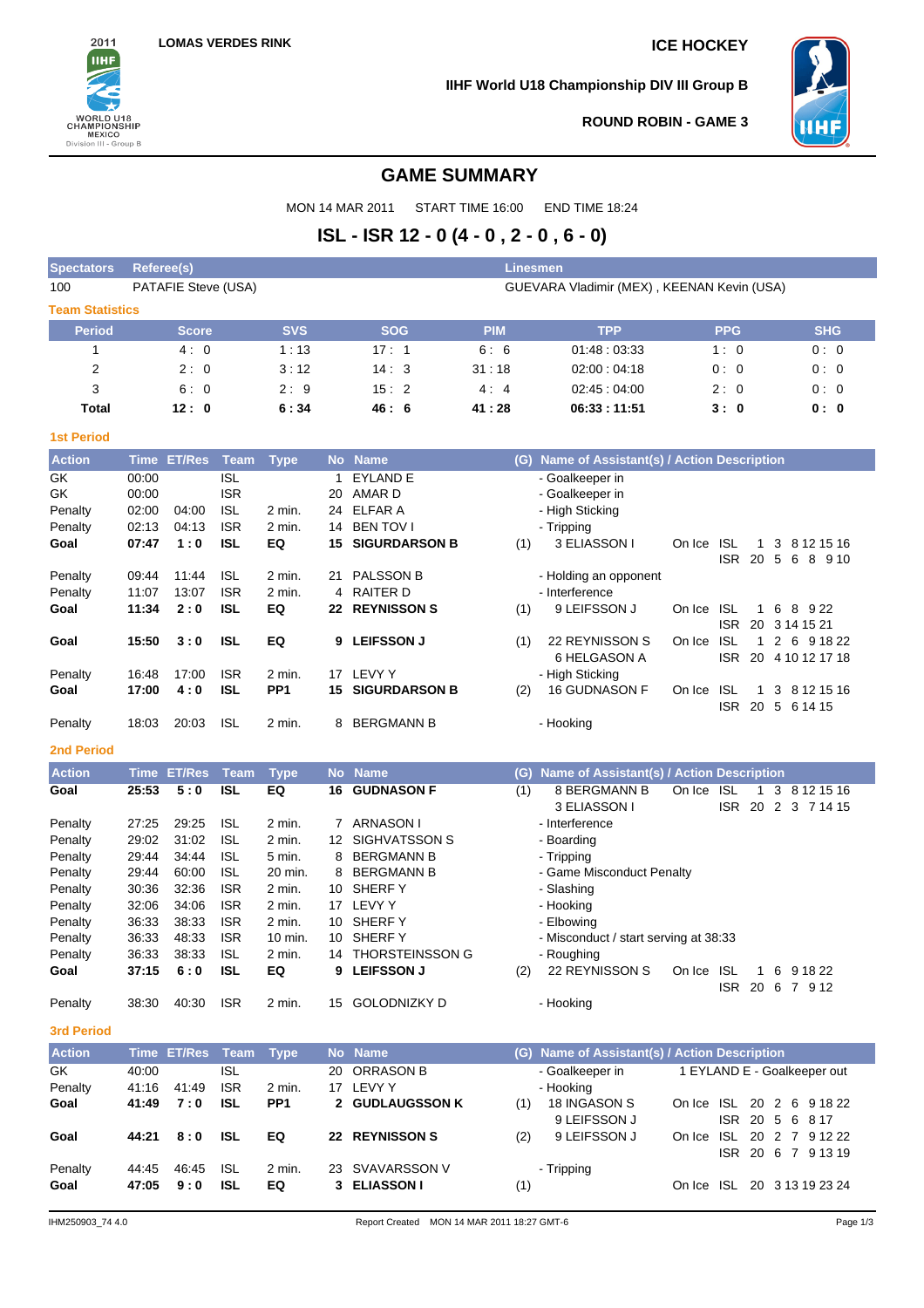

# **IIHF World U18 Championship DIV III Group B**



## **ROUND ROBIN - GAME 3**

| <b>Action</b> |       | Time ET/Res Team Type |            |                 |    | No Name              |     | (G) Name of Assistant(s) / Action Description |                            |      |                |                |             |                               |
|---------------|-------|-----------------------|------------|-----------------|----|----------------------|-----|-----------------------------------------------|----------------------------|------|----------------|----------------|-------------|-------------------------------|
|               |       |                       |            |                 |    |                      |     |                                               |                            | ISR. | 20 3           | $\overline{4}$ |             | 8 9 14                        |
| Penalty       | 50:57 | 52:57                 | <b>ISL</b> | $2$ min.        |    | 12 SIGHVATSSON S     |     | - Tripping                                    |                            |      |                |                |             |                               |
| GK.           | 52:50 |                       | <b>ISR</b> |                 |    | MOZEIKOV M           |     | - Goalkeeper in                               | 20 AMAR D - Goalkeeper out |      |                |                |             |                               |
| Goal          | 54:35 | 10:0                  | <b>ISL</b> | EQ              |    | <b>16 GUDNASON F</b> | (2) |                                               | On Ice                     |      |                |                |             | ISL 20 7 9 14 16 21           |
|               |       |                       |            |                 |    |                      |     |                                               |                            | ISR  |                |                |             | 1 3 4 14 15 21                |
| Penalty       | 55:28 | 57:10                 | <b>ISR</b> | 2 min.          | 17 | LEVY Y               |     | - Boarding                                    |                            |      |                |                |             |                               |
| Goal          | 57:10 | 11:0                  | <b>ISL</b> | PP <sub>1</sub> |    | 9 LEIFSSON J         | (3) | 22 REYNISSON S                                | On Ice                     | ISL. | -20            |                |             | 2 7 9 22 24                   |
|               |       |                       |            |                 |    |                      |     | 2 GUDLAUGSSON                                 |                            | ISR. | $\mathbf{1}$   |                | 5 7 1 2 1 4 |                               |
|               |       |                       |            |                 |    |                      |     | Κ                                             |                            |      |                |                |             |                               |
| Goal          | 59:34 | 12:0                  | <b>ISL</b> | EQ              |    | 2 GUDLAUGSSON K      | (2) | 3 ELIASSON I                                  | On Ice                     |      |                |                |             | ISL 20 2 3 6 9 22             |
|               |       |                       |            |                 |    |                      |     |                                               |                            | ISR  | $\overline{1}$ |                |             | 5 7 10 12 17                  |
| GK            | 60:00 |                       | <b>ISL</b> |                 |    |                      |     |                                               |                            |      |                |                |             | 20 ORRASON B - Goalkeeper out |
| GK            | 60:00 |                       | <b>ISR</b> |                 |    |                      |     |                                               |                            |      |                |                |             | 1 MOZEIKOV M - Goalkeeper out |

#### **Goalkeeper Records**

| Team: ISL - Iceland |            |            |            | Team : ISR - Israel |      |            |            |
|---------------------|------------|------------|------------|---------------------|------|------------|------------|
| No Name             | <b>SOG</b> | <b>SVS</b> | <b>MIP</b> | No Name             | SOG. | <b>SVS</b> | <b>MIP</b> |
| I EYLAND Einar      |            |            | 40:00      | 20 AMAR Dan         | 37   | 28         | 52:50      |
| 20 ORRASON Bjarki   |            |            | 20:00      | MOZEIKOV Mikhael    |      |            | 07:10      |

### **Game Statistics**

| Team : ISL (blue) |  |
|-------------------|--|
|                   |  |
|                   |  |
|                   |  |

|                 |                                |                | <b>Shots on Goal</b> |                |                |                |                |           |                |       |  |  |
|-----------------|--------------------------------|----------------|----------------------|----------------|----------------|----------------|----------------|-----------|----------------|-------|--|--|
| No Pos Name     |                                | G              | A                    | <b>PIM</b>     | И              | $\overline{2}$ | 3              | <b>OT</b> | <b>TS</b>      | $+/-$ |  |  |
| 3 D             | ELIASSON Ingolfur +C           |                | 3                    | 0              | 1              | $\Omega$       | 3              |           | 4              | $+4$  |  |  |
| 8F              | <b>BERGMANN Brynjar</b>        | 0              |                      | 27             | 4              |                | 0              |           | 5              | $+3$  |  |  |
| 12 D            | SIGHVATSSON Sigursteinn +A     | $\Omega$       | 0                    | 4              | 0              | $\mathbf 0$    |                |           |                | $+3$  |  |  |
| 15F             | SIGURDARSON Bjorn +A           | 2              | 0                    | 0              | 6              | 0              |                |           | $\overline{7}$ | $+2$  |  |  |
| 16 F            | <b>GUDNASON Falur</b>          | 2              | 1                    | 0              | 0              | $\mathbf 1$    |                |           | $\overline{2}$ | $+3$  |  |  |
| 2 D             | <b>GUDLAUGSSON Kari</b>        | 2              |                      | 0              | 1              | 1              | 2              |           | 4              | $+3$  |  |  |
| 6 D             | <b>HELGASON Andri</b>          | $\Omega$       |                      | 0              | $\Omega$       |                | 0              |           |                | $+4$  |  |  |
| 9F              | LEIFSSON Johann                | 3              | 3                    | 0              | 1              | 3              | $\overline{2}$ |           | 6              | $+6$  |  |  |
| 18 <sub>D</sub> | <b>INGASON Steindor</b>        | $\Omega$       |                      | 0              | 1              | 3              | $\overline{c}$ |           | 6              | $+2$  |  |  |
| 22 F            | REYNISSON Sigurdur (BP)        | $\overline{2}$ | 3                    | 0              | $\overline{2}$ | 0              | 2              |           | 4              | $+5$  |  |  |
| 5D              | <b>SIGURDSSON Stefan</b>       | 0              | 0                    | 0              | 0              | 0              | 0              |           | $\mathbf 0$    | 0     |  |  |
| 7 D             | <b>ARNASON Ingthor</b>         | $\Omega$       | 0                    | 2              | 0              | 1              | 0              |           |                | $+2$  |  |  |
| 13 F            | <b>GUDMUNDSSON Gunnlaugur</b>  | $\Omega$       | 0                    | 0              | 0              | 0              | 0              |           | 0              | $+1$  |  |  |
| 21 D            | PALSSON Birgir                 | $\Omega$       | 0                    | 2              | 1              | $\Omega$       | 0              |           |                | $+1$  |  |  |
| 24 F            | <b>ELFAR Arnar</b>             | $\Omega$       | 0                    | $\overline{2}$ | 0              | 3              | $\mathbf 0$    |           | 3              | $+1$  |  |  |
| 14 F            | <b>THORSTEINSSON Gudmundur</b> | $\Omega$       | 0                    | 2              | 0              | 0              |                |           | 1              | $+1$  |  |  |
| 19 <sub>D</sub> | <b>OLAFSSON Viktor</b>         | $\Omega$       | 0                    | 0              | 0              | $\Omega$       | 0              |           | 0              | $+1$  |  |  |
| 23 F            | <b>SVAVARSSON Viktor</b>       | $\Omega$       | 0                    | 2              | 0              | 0              | 0              |           | 0              | $+1$  |  |  |
| 1 GK            | <b>EYLAND Einar</b>            | $\Omega$       | 0                    | 0              | 0              | 0              | 0              |           | 0              |       |  |  |
| 20 GK           | ORRASON Bjarki                 | $\Omega$       | 0                    | 0              | 0              | $\Omega$       | 0              |           | 0              |       |  |  |
| <b>Total</b>    |                                | 12             | 14                   | 41             | 17             | 14             | 15             |           | 46             |       |  |  |

#### **Head Coach :** ZAK Sergei

**Team : ISR (white)**

|             | <b>Team: ISR (White)</b> |    |            |            |              |   |   |           |     |       |
|-------------|--------------------------|----|------------|------------|--------------|---|---|-----------|-----|-------|
|             |                          |    |            |            |              |   |   |           |     |       |
| No Pos Name |                          | G. | <b>TAN</b> | <b>PIM</b> |              |   |   | <b>OT</b> | TS. | $+/-$ |
| 3 D         | CHETRIT Nir +A           |    |            |            | $\Omega$     |   |   |           |     | $-4$  |
| 4 D         | <b>RAITER Denis</b>      |    |            |            |              |   |   |           |     | $-3$  |
| 14 F        | BEN TOV Itay             |    |            |            | $\mathbf{U}$ | 0 | 0 |           |     | $-4$  |
|             |                          |    |            |            |              |   |   |           |     |       |